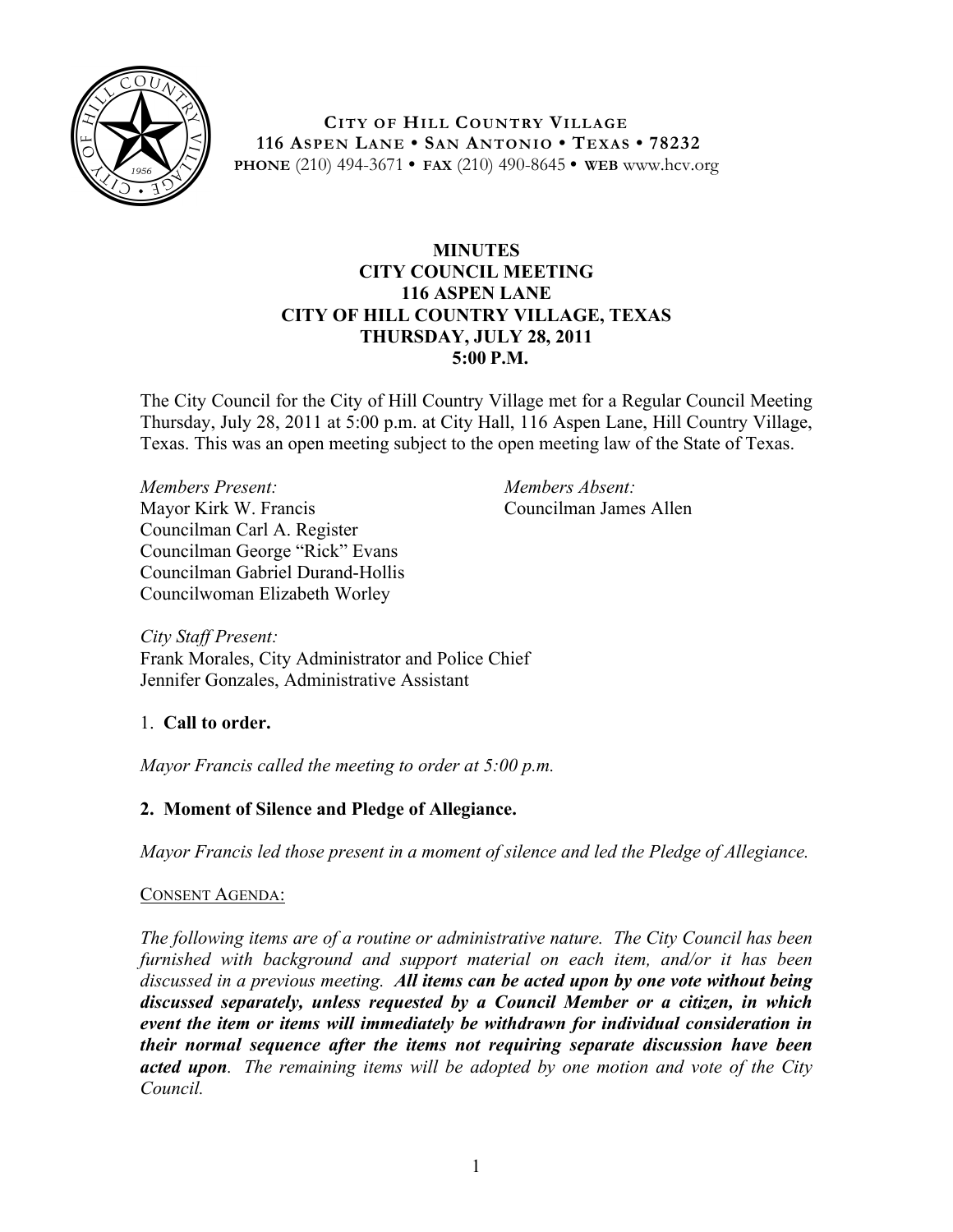*Mayor Francis requested to remove Item #5 from the Consent Agenda***.** 

**3. Discussion/action on approval of the minutes of the Regular Council Meeting of May 19, 2011.**

**4. Discussion/action on approval of the minutes of the City Council Work Session and Special Meeting of June 27, 2011.**

**6. An ordinance appointing signatories on the city bank accounts and investment instruments and establishing authorized representatives regarding collateral pledges.**

*Councilman Register moved to approve the consent agenda with the exception of Agenda Item #5, seconded by Councilman Durand-Hollis. Motion passed unanimously.*

INDIVIDUAL ITEMS FOR CONSIDERATION:

### **5. Discussion/action on approval of the October 2011 – September 2012 City of Hill Country Village Master Calendar.**

*Mayor Francis briefed the council that he wanted them to look closely at the cities Master Calendar because they were approving holidays and council meeting dates. He also mentioned that several cities are off during the day parade.* 

*Mayor Francis asked Mr. Morales if he knew how many cities were either off half day or the full day.*

*Mr. Morales related that he did not have specific details, however, it appeared that half of the cities were off half day and the other cities were off a full day. He also informed the council there were no major changes to the calendar from last year's calendar.*

*Councilman Durand-Hollis moved to approve the October 2011 – September 2012 City of Hill Country Village Master Calendar, seconded by Councilwoman Worley. Motion passed unanimously.*

## **7. Citizens to be heard.**

*At this time, citizens who have filled out a registration form prior to the start of the meeting may speak on any topic they wish to bring to the attention of the governing body so long as that topic is not on the agenda for this meeting. Citizens may speak on specific agenda items when that item is called for discussion. During the Citizens to be Heard section no council action may take place and no council discussion or response is required to the speaker. A time limit of two minutes per speaker is permitted; the council may extend this time at their discretion.*

*No one signed up to speak*.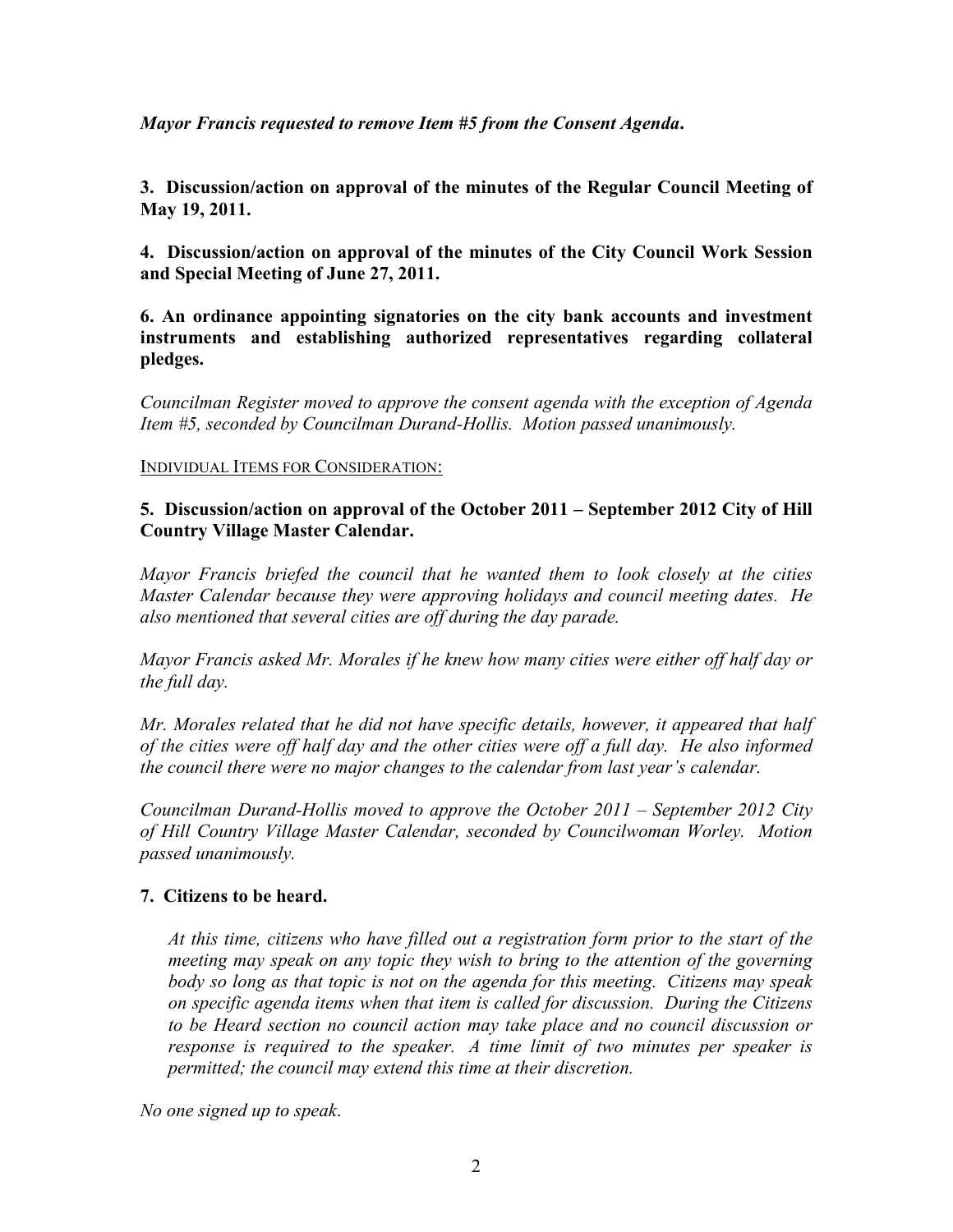#### *Mayor Francis requested to hear Agenda Items #8 & #9 together.*

### **8. Discussion/action regarding the May 31, 2011 financial statement.**

#### **9. Discussion/action regarding the June 30, 2011 financial statement.**

*Councilman Register made a motion to accept the May 31, 2011 and the June 30, 2011 financial statements, seconded by Councilman Evans. Motion passed unanimously.*

#### **10. Discussion on a report from Givler Engineering regarding the street and drainage project.**

*Mr. Morales spoke to council about the report from Givler Engineering. Mr. Morales related Mr. David Givler had informed him that prices have gone up 7% from last year.* 

*The council directed city staff to get the engineering fee from Givler Engineering and let them know we have an \$900,000 breakpoint. Council also wanted to know how long it would take our engineering firm to get ready for the bid process.* 

*Councilman Durand-Hollis related he would like to get bids by October 2011.* 

*Mayor Francis asked that Councilman Register and Councilman Durand-Hollis get together and lead this project. Mayor Francis also directed city staff to get a bid amount and Givler Engineering's charge for bidding.* 

**Mayor Francis recessed the open session at 5:26 p.m. for a public hearing.**

**Mayor Francis reconvened at 5:26 p.m. for the public hearing.** 

**11. A public hearing on FY 2011-2012 budget of the Hill Country Village Economic Development Corporation (EDC) and possible City Council action on such EDC budget.**

*The council discussed the EDC budget and requested to take no action at this time.*

#### **12. A public hearing, discussion and action regarding City of Hill Country Village Fiscal Year 2011-2012 budget and tax rate.**

*There was discussion among all members of the council on the budget. A few issues they were concerned about were merit pool, health benefits, and sales tax revenue.* 

*Council also requested staff to schedule a work session.*

*No action taken.*

## **13. Mayor's Report to Council.**